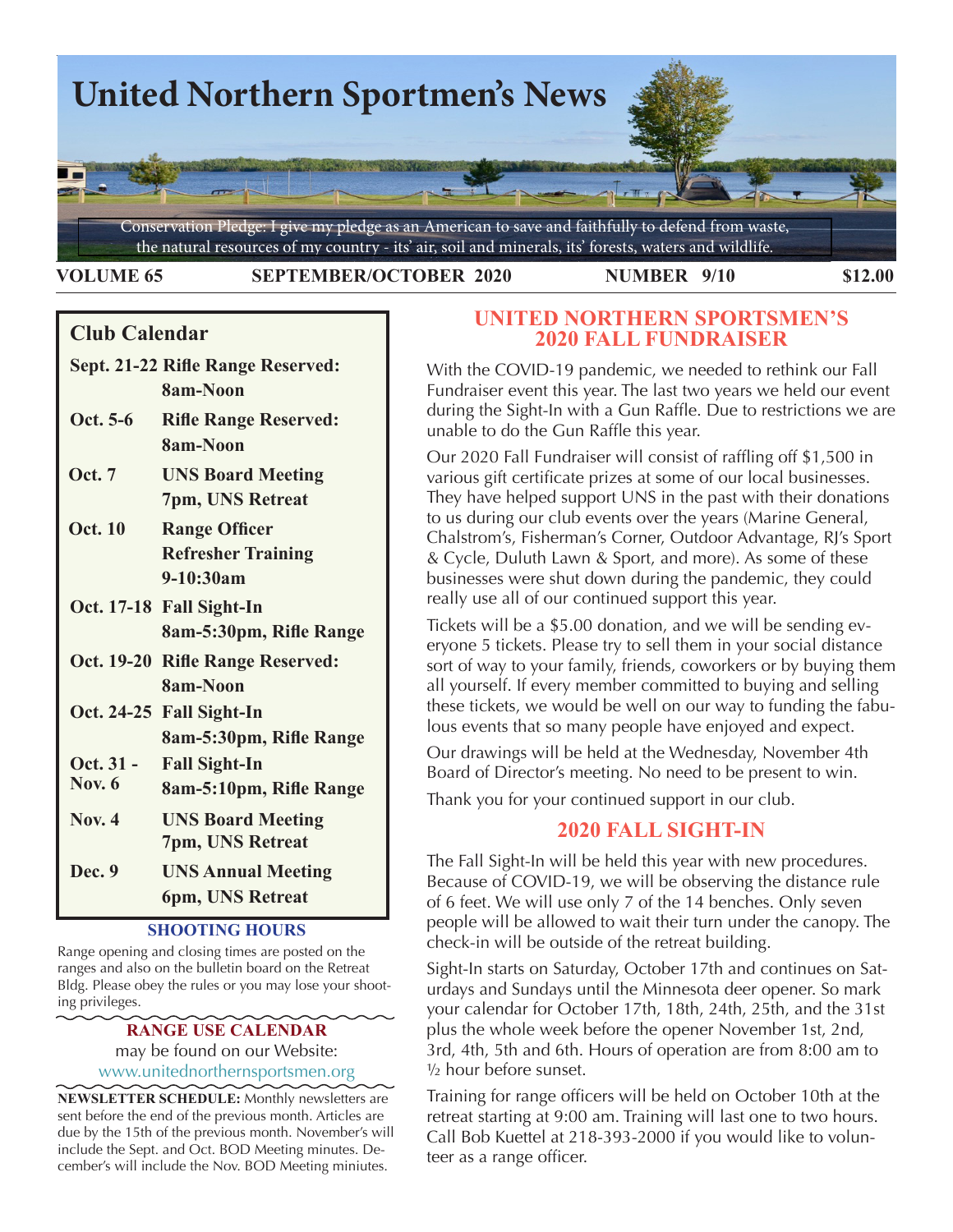### **UNS BOARD OF DIRECTORS MEETING MINUTES JULY 1, 2020**

**Call to Order:** by President Tom Wasbotten at 7:00 pm. Conservation Pledge.

**Board members present:** Tina Sund, Mike Foy, Bob Kuettel, Tom Wasbotten, Duane Lasley, Judy Foy, Gene Shaw, Vickie Jensen, Lance Parthe, Dan Smestad, and Cody Privette.

**Excused Officers:** John Bahtke, Lance Haavisto. **Members Present:** Eric Hansen **Correspondence:** None to share. **Motion** to approve the agenda was moved, seconded and carried (M/S/C).

**Minutes** were read and motion to approve the minutes from the June 3rd BOD meeting (M/S/C).

**Treasurer's Report - Tina Sund:** Presented financial reports as of 6/30/2020. Motion made to approve the Treasurer's Report and pay the bills including 2nd Qtr taxes (M/S/C).

**Membership Secretary's Report- Tina Sund:** 1,699 current members; Member renewals: 102 singles and 65 combos. 82 second notices were sent.

## **Committee Reports:**

 **Web Master – Eric Hansen:** Made a notice about COVID19 camping and range reservations on Facebook and webpage. **Newsletter Editor – Sue Bathke:** Sue not present.

**Incident Report – Bob Kuettel:** Had an issue with indecent exposure with a guest. Motion to write a letter giving the member a warning and that membership would be revoked if there is another incident (M/S/C. Discussion followed about uncooperative campers. Also, a theft occurred from the target shack. The target shack was accidently left unlocked. Some ammunition and targets were taken.

**Facilities Committee – Bob Kuettel:** Steve Holt has the retreat and pistol range on 7//19. All the buildings are nearly complete with new paint. We have spent about \$3,700 on COVID19 related expenditures. We have spent about \$3,000 additional to complete maintenance projects around the property.

**Grants Committee – Gene Shaw:** Nothing new to share.

**Volunteer Awards – Dan Smestad:** New sheets are up. Discussion followed about a cash payout of volunteer award. **Finance Committee – Tom Wasbotten:** Committee did meet. Most items on the agenda below.

**Communications Committee – John Bathke:** John was not present.

## **OLD BUSINESS:**

**Shooting Ranges Summer Operation – Bob Kuettel:** Bob gave overview of the new shooting range hours that were passed at the June 2020 BOD meeting.

**Campground Opening w/COVID19 Plan - Tom Wasbotten & Tina Sund:** Tom gave overview of the COVID19 response plan to get the campground opened up. Tina gave an overview of the clubs efforts to implement our response plan. The permanent latrines have been closed and we are now using portable Satellite toilets.

**Local Donation Requests – Tom Wasbotten:** Tom gave overview of the donation requests from local organizations. We will wait another month. Motion by Lance Parthe to suspend charitable donations in 2020. The second was rescinded.

- **UNS Rules Committee Recommendations Duane Lasley:** Duane gave an overview of the proposed rule changes.
	- Motion made that there be two types of membership "Individual Membership" Includes one member, "Family Membership" – Cohabitating couple (or an individual) and children in their household under 18 (M/S/C).
	- Motion made to clarify that a membership or guest pass is required for anybody that is on the premises except for pro spective members touring the facilities and contractors/subcontractors performing maintenance and that a guest pass is for a single calendar day so an overnight stay requires two guest passes. Discussion followed (M/S/C).
	- Motion made to implement a limit on guest passes so that an individual membership is limited to one guest pass and a family membership is limited to two guest passes (M/S/C).

**Umbrella Liability & Property Insurance Update – Tom Wasbotten:** Tom gave an overview of the change increasing the coverage on the docks, and of increasing liability coverage. Discussion followed on "hold harmless/waivers".

**Website Committee Update – Bob Kuettel:** Bob gave an update on website status. Tina did send the needed info. Discussion followed about the "go live" process.

#### **NEW BUSINESS:**

**SLC Rescue Squad Request – Tom Wasbotten:** Tom gave overview of the request from the St. Louis County Rescue Squad to conduct a training exercise at our launch. Motion made to allow the use of our facility on July 11th (M/S/C)..

**UMD College Outdoor Skills Field Days – Tom Wasbotten:** Gave overview of the need to reach out to UMD to find out if the event will be held. Gene will reach out.

**Fall Fund Raiser & Sight-In – Tina Sund & Bob Kuettel:** Tina and Bob would like to move ahead with the event. We can shoot every other bench to keep people separated.

**AED Storage Case Installation – Tom Wasbotten:** Tom gave overview of the need to install the AED storage cases.

**Boat Trailer Parking Sign – Tom Wasbotten:** Tom gave overview of the suggestion to designate a trailer parking area.

 Motion made to place a sign designating the area near the boat launch for day use trailer parking and the area near the garage for camper and guest trailer parking, (M/S/C)

**Mice/Rat Issue In Garage – Tom Wasbotten:** Tom gave an overview of the mice/rat issue in the garage. There are many droppings causing a biohazard risk. Motion made to clean up the droppings up to \$5,000, Discussion followed. (M/S/C)

**Members Sick or in Distress:** Don Solem - knee replacement **Adjournment:** Motion to adjourn at 9:09 pm (M/S/C). Respectively submitted by Cody Privette, Secretary.Next BOD membership meeting is on August 5th, 7pm at the retreat.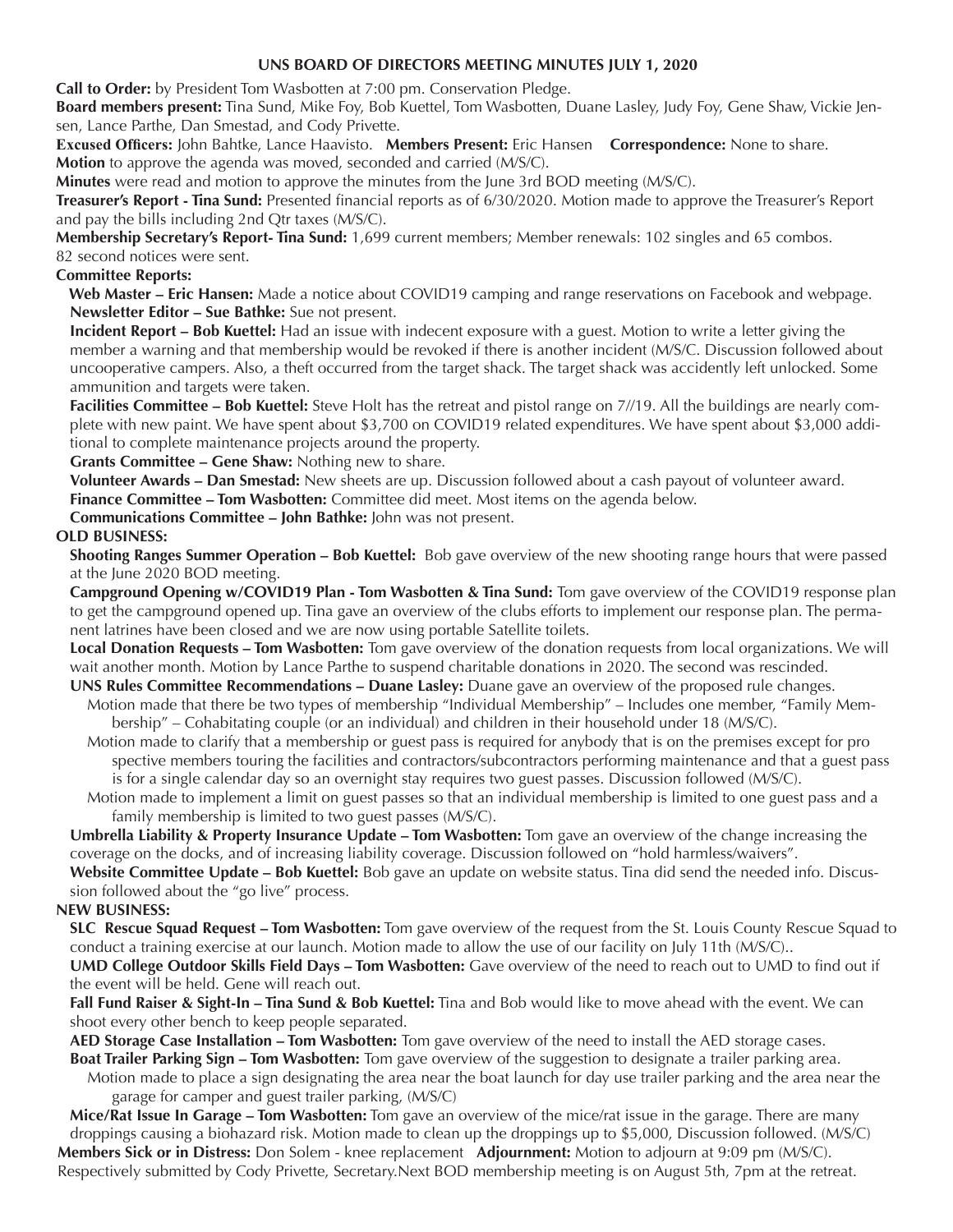## **UNS BOARD OF DIRECTORS MEETING Minutes Aug 5, 2020**

**Call to order:** by President Tom Wasbotten at 7:00 pm.

 **Roll call of officers:** Tina Sund, Mike Foy, Bob Kuettel, Tom Wasbotten, Judy Foy, Gene Shaw, Vickie Jensen, Lance Haavisto **Excused Officers:** John Bathke, Duane Lasley, Lance Parthe, Cody Privette

**Correspondence:** Was shared.

**Agenda additions:** Motion to approve the agenda with the new additions (M/S/C).

**Reading of Minutes:** Eric Hansen read minutes from the July 1st Board of Directors meeting. Motion to accept minutes as corrected (M/S/C).

**Treasurer's Report:** Tina Sund as of 7.31.20: Motion made to approve and pay bills (M/S/C).

**Membership Secretary's Report:** Tina Sund as of 7.31.20: current membership is 1722 With 86 single & ?? Combo new memberships, 75 2nd notices sent out.

## **Committee Reports:**

**Webmaster – Eric Hansen:** Range Reservations updates to website, Facebook page and other updates on COVID-19. **Newsletter:** Sue Bathke not present.

**Incident Reports:** Mike Foy reports campers are spraying water all over the shower room. Tina Sund will laminate a sign for the showers. Bob Kuettel said a deer was stuck on the end of the dock but it did get free and a range officer fell off picnic table when the seat broke, he had minor injuries. Bob thinks it should be turned into insurance. Tom has pictures of the injuries

**Retreat Improvements & Maintenance:** Randy & Peggy Baumgartner & Ron Ryan painted buildings and brushed-out some campsites. Thank You for your hard work! Tina Sund reports that we have a service charge from Como Oil. Tina will call to find out why we were charged. Lance Parthe replaced the dome on the ice fishing trailer and repaired the other one.

**Grants Committee:** Gene Shaw received an email from MN DNR regarding grant program applications for 2021. Grants are opening up.

**Volunteer Awards:** Dan Smestad not present.

**Facilities Calendar – Bob Kuettel:** The DNR, Jacob Olvie & Daryl Spenser reserved Sun.,Aug. 30th, 8am - 4pm PR TR WC 11:30am-3:30pm

**Finance Committee:** John Bathke not here. Tom reported they had a meeting & will elaborate when they have more **Communication Committee**: John Bathke not here. They will work on standard letters.

**Budget Report:** John Bathke was not here tonight.

#### **OLD BUSINESS:**

**Website:** Bob Kuettel says Dewey is very busy, but is confident that we will get our new website up and running. **Local Donations:** Gene Shaw spoke with local Two Harbors' trap coaches but they do not know what events will take place. Discussion followed on what was heard about what events were still happening in spite of the current pandemic. **UNS Club Facilities Rules Update - Communication Committee:** Will be presented when complete.

**Umbrella Liability & Insurance Update/Property Appraisal:** Tom Wasbotten submitted an application to underwriter & is waiting for an answer, Dan Smestad will look for a commercial appraiser for UNS property.

#### **NEW BUSINESS:**

**UMD:** Gene Shaw, they are not answering the phone at UMD. Gene will follow up with another person at UMD. **Fall Fund Raiser & Sight-In – Tina Sund & Bob Kuettel:** Event happens in October, Bob Kuettel thinks we can still have the Sight-In and presented detailed potential plans for the event. Tina gave detailed plans for Fall Fund Raiser includ ing \$5.00 tickets with different prizes (other than a gun raffle.)Tom Wasbotten asked for a motion to hold Fall Fund Raiser and run it according to Tina's plan. Motion was made and discussion followed. (M/S/C). Tom on Sight-In event: We should plan to hold event unless something out of our control cancels the event. A motion was made to hold Sight-In event conditional on virus/governor's action (M/S/C).

**Dryco Restoration Estimate Mice/Rat Issue in Garage – Tom Wasbotten:** Estimate is \$1136.70; Tom will call Dryco to award the contract. Then traps need to be set. Jon had suggestions.

**Campground Host:** Tom Wasbotten has spoken to a potential candidate and has plans to meet with him in the near future. **St. Louis County Sheriff's Volunteer Rescue Squad Request – Tom Wasbotten:** Tom spoke with Sam Sousa about the event: They would like to come out again, on Saturday, Aug 29th. Motion made for the event (M/S/C). Mike Foy was there for the first event & said it was incredible to watch!

**Members sick or in distress:** Dan Smestad: Surgery, Bill Kleaver: minor injury, Dan Woollett: Grandfather passed

**Adjournment:** Motion to adjourn at 8:05pm (M/S/C).

Respectfully submitted by Eric Hansen, Secretary pro tem.

Next BOD meeting September 2nd, 7pm at the retreat.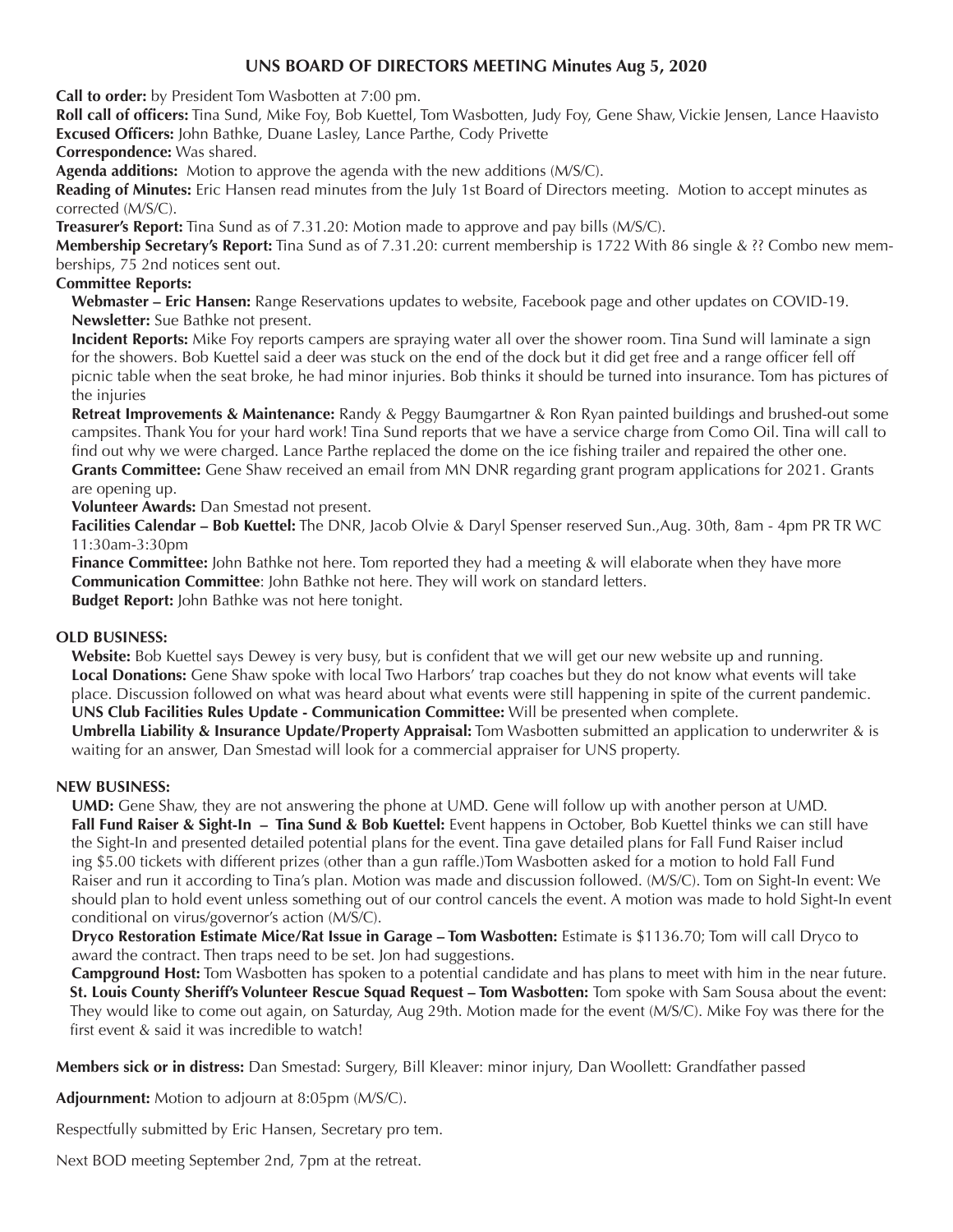# **ST. LOUIS COUNTY SHERIFF'S VOLUNTEER RESCUE SQUAD**

St. Louis County Rescue is 100% Volunteer organization, and has provided search and rescue services for over 62 years in our county. In 2019 the rescue squad provided over 28,093 hours performing over 542 Missions.

- 153 wilderness search and rescue for 156 individuals.
- 99 water operation's, including 10 fatality recovery missions and 20 saves.
- 188 motor vehicle accidents on county roadways, involving 15 heavy extractions and 11 landing zones for helicopter evacuation set up by rescue squad personnel.
- 55 medical responses.
- 47 miscellaneous operations including a major storm damage response.

United Northern Sportsmen was proud to host the St. Louis County Volunteer Rescue squad with the use of our facilities where they held two events this summer on Island Lake in which they trained in water rescues. They practiced close-quarter maneuvering, swim rescues, serpentine, and other competencies in a variety of watercraft.

In the past our UNS donations were instrumental in helping the squad purchase their very first rescue vehicle in the late 1950s.

We appreciate all of their support in our Summer and Winter Fishing events.



# **Managing buckthorn: Hand pulling? Chemicals? Goats?**

Late summer and fall is a great time of year to control many invasive plants. Buckthorn is one of Minnesota's most aggressive invasive plants. Although heavy buckthorn infestations may seem overwhelming, there are a variety of ways to manage it if you're strategic. Learn about the [who, what, when, where and how](https://blog-crop-news.extension.umn.edu/2020/07/controlling-buckthorn-who-what-where.html) of controlling buckthorn.

# **YOUR RIVER ADVENTURE AWAITS!**

The St. Louis River Alliance is proud to share The St. Louis River Estuary National Water Trail video. All are encouraged to help spread the word by sharing this with friends, family and followers. SHAREABLE LINK: https://vimeo.com/455866559

The St. Louis River Estuary National Water Trail project is a direct result of a cleaner river and decades of restoration work. The National Water Trail is a multi-use waterway enabling the public to experience the St. Louis River Estuary amidst the urban landscape of the Twin Ports. By providing access to wild space in an urban area, the National Water Trail enables more people an opportunity to build their own memories and relationships to the St. Louis River.

The St. Louis River Alliance depends on community engagement and exists for that purpose. Please consider supporting our work by becoming a member today.

# **VOLUNTEERS NEEDED FOR THE NOMINATING COMMITTEE**

If you are interested in being on the Nominating Committee contact Duane Lasley, 218-310.4273, duanellasley@gmail.com.